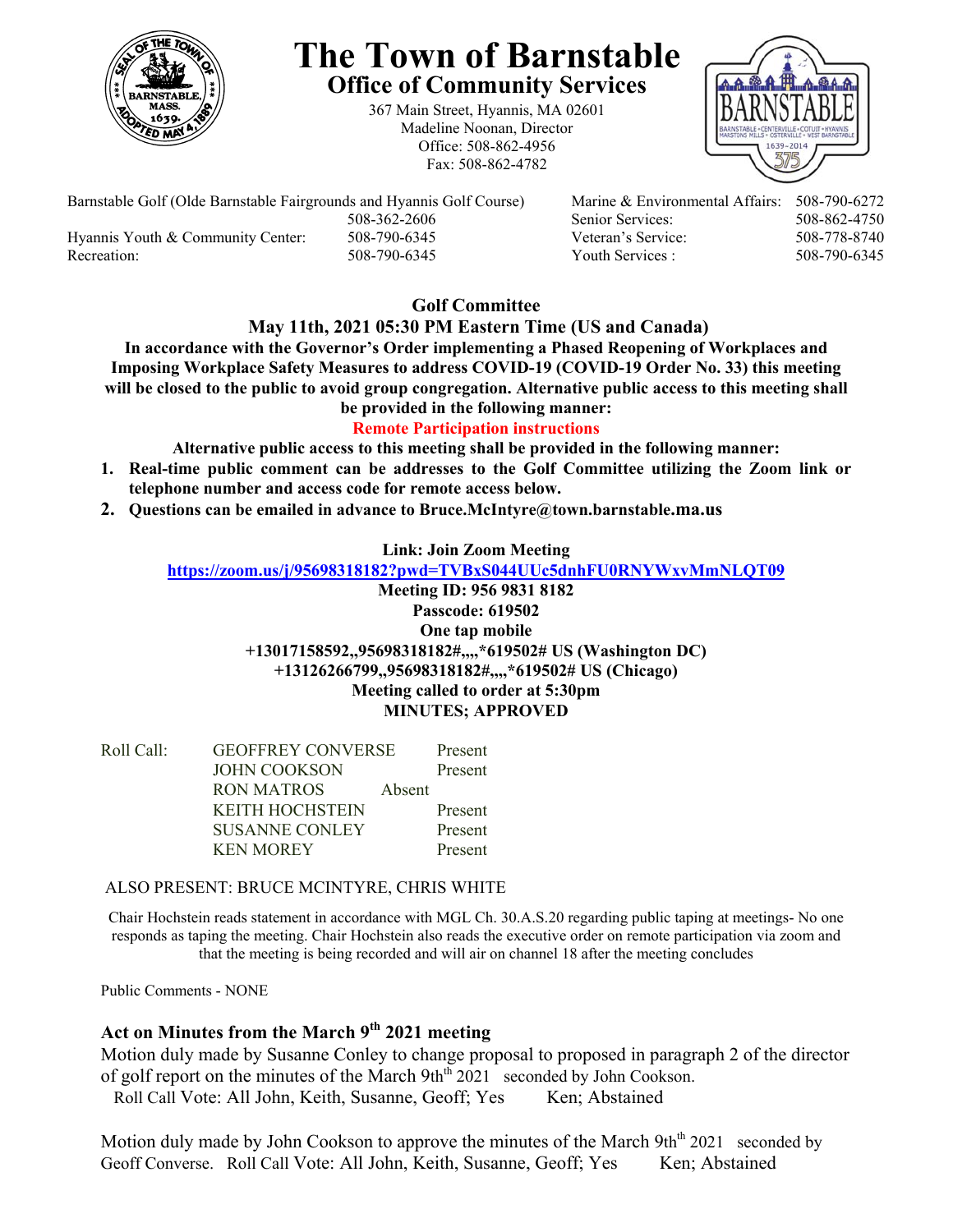## **Director of Golf Report- Bruce McIntyre**

Bruce congratulates s Mike and Kelly Collopy on the birth of their first child Beau Collopy.

Bruce went over a meeting he had with management back in March to discuss the reduced covid budget for 2021 and what the needs are for the 2022 budget and the proposed budget and going from a 2.8 million dollar budget to a 3.5 million dollar budget which is closer to what we need. In the budget are increase in staffing and rehiring the lost grade 5 from 2020 in operations. Also there is a small capital outlay to replace a well at Olde Barnstable. Other increases are seasonal staff due to minimum wage increases and increased staffing needs.

We attended the April  $1<sup>st</sup>$  Town Council Meeting for the new equipment package for the facilities, mainly Olde Barnstable was approved and will not be on our budget until the 2023 budget. Bruce went over the financial statement and the consolidated surplus report as of now is in the positive of \$331k at this point. Currently we are up 1.1 million dollars to budget due to low budget forecasts due to the Covid year of 2020. Also new this spring Hyannis Golf was leading in rounds played coming out of winter for the first time which is good to see all the winter play at Hyannis. Also through May  $10^{th}$  we are up to 982 Annual Passes which is about 91% to last year. Last year we starting selling annual family passes as one pass and for reporting purposes you would have to take that into consideration and it would put us a right where we should be for passes. At this point everything looks great in terms of finances and we should end the year strong.

The Hyannis Golf Course restaurant lease has been signed and we have a new proprietor, The Massachusetts Military Support Foundation and Don Cox. Many upgrades are being done both to the snack bar and restaurant due to the snack bar not being used in 14 years and mold remediation that was found in the ceiling on the lounge area. Don hopes to have the snack bar ready for this upcoming weekend, fingers crossed. All the necessary licenses have been done and approved. The name will be Gimmys Tavern for the new restaurant once everything is completed. Eversource has completed the towers and will return in October to pull the wire through which will have little to no interruption to us.

We are in full swing now with tee time starting at 6am Friday-Sunday, the Men's Member Member is Sat June 5<sup>th</sup> at Olde Barnstable sign up by May 31<sup>st</sup>. The Ladies Member Member is June  $8^{th}$ , sign up by June 4 and signups are open now. We will be sending this in our weekly email which is new for this year and if you have anything you think should be communicated please send us an email and we will try to include it. Also please use the website to make tee times and for current golf course information if the course is closed due to weather or if carts aren't available the ticker is updated as soon as possible.

Susanne asked about the snack bar at Hyannis, Bruce explained it is on the lower lever by the  $10^{th}$ tee on the corner. Susanne asked about the word Gimmy vs Gimmie or Gimme and why they are not used the accepted spelling of the word.

John Cookson asked about the changes to tee times that were proposed a few years ago. Bruce explained the larger blocks that were made on rotating days to accommodate large groups. Keith Hochstein asked about the liquor license being approved at the new Hyannis restaurant and if there will be problem with getting it. Bruce- Don stated today it should be approved by Friday no issues. John asked about outside groups and if we are still taking them, Bruce explained we are as best we can with the lack of a function room right now.